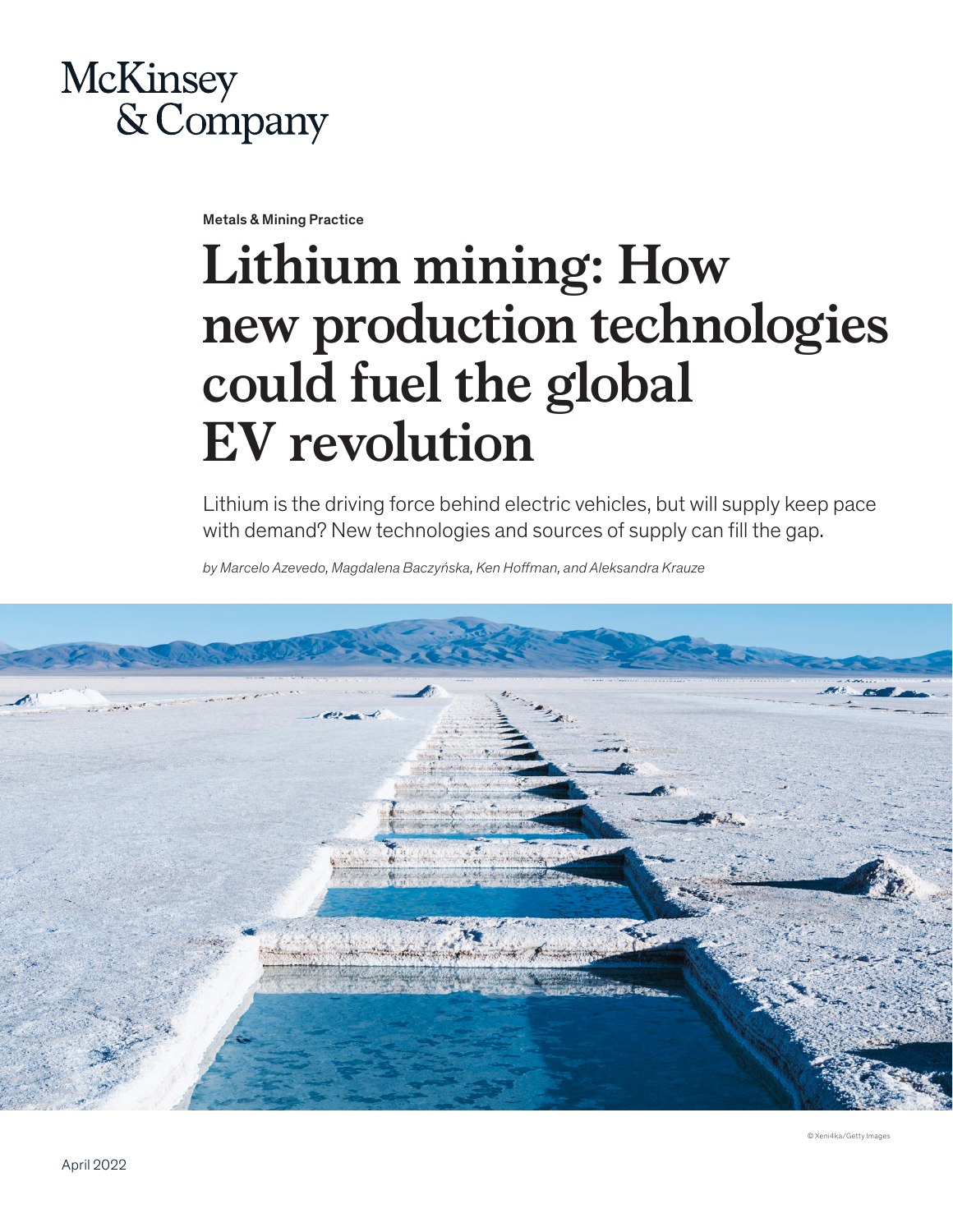Despite expectations that lithium demand will rise from approximately 500,000 metric tons of lithium carbonate equivalent (LCE) in 2021 to some three million to four million metric tons in 2030, we believe that the lithium industry will be able to provide enough product to supply the burgeoning lithiumion battery industry. Alongside increasing the conventional lithium supply, which is expected to expand by over 300 percent between 2021 and 2030, direct lithium extraction (DLE) and direct lithium to product (DLP) can be the driving forces behind the industry's ability to respond more swiftly to soaring demand. Although DLE and DLP technologies are still in their infancy and subject to volatility given the industry's "hockey stick"1 demand growth and lead times, they offer significant promise of increasing supply, reducing the industry's environmental, social, and governance (ESG) footprint, and lowering costs, with already announced capacity contributing to around 10 percent of the 2030 lithium supply, as well as to other less advanced projects in the pipeline.

However, satisfying the demand for lithium will not be a trivial problem. Despite COVID-19's impact on the automotive sector, electric vehicle (EV) sales grew by around 50 percent in 2020 and doubled to approximately seven million units in 2021. At the same time, surging EV demand has seen lithium prices skyrocket by around 550 percent in a year: by the beginning of March 2022, the lithium carbonate price had passed \$75,000 per metric ton and lithium hydroxide prices had exceeded \$65,000 per metric ton (compared with a five-year average of around \$14,500 per metric ton).

Lithium is needed to produce virtually all traction batteries currently used in EVs as well as consumer electronics. Lithium-ion (Li-ion) batteries are widely used in many other applications as well, from energy storage to air mobility. As battery content varies based on its active materials mix, and with new battery technologies entering the market, there are many uncertainties around how the battery market will affect future lithium demand. For example,

**Direct lithium extraction and direct lithium to product offer significant promise of increasing lithium supply, reducing the industry's environmental, social, and governance footprint, and lowering costs.** 

 $^1$  A progression characterized by a sharp increase after a relatively flat and quiet period.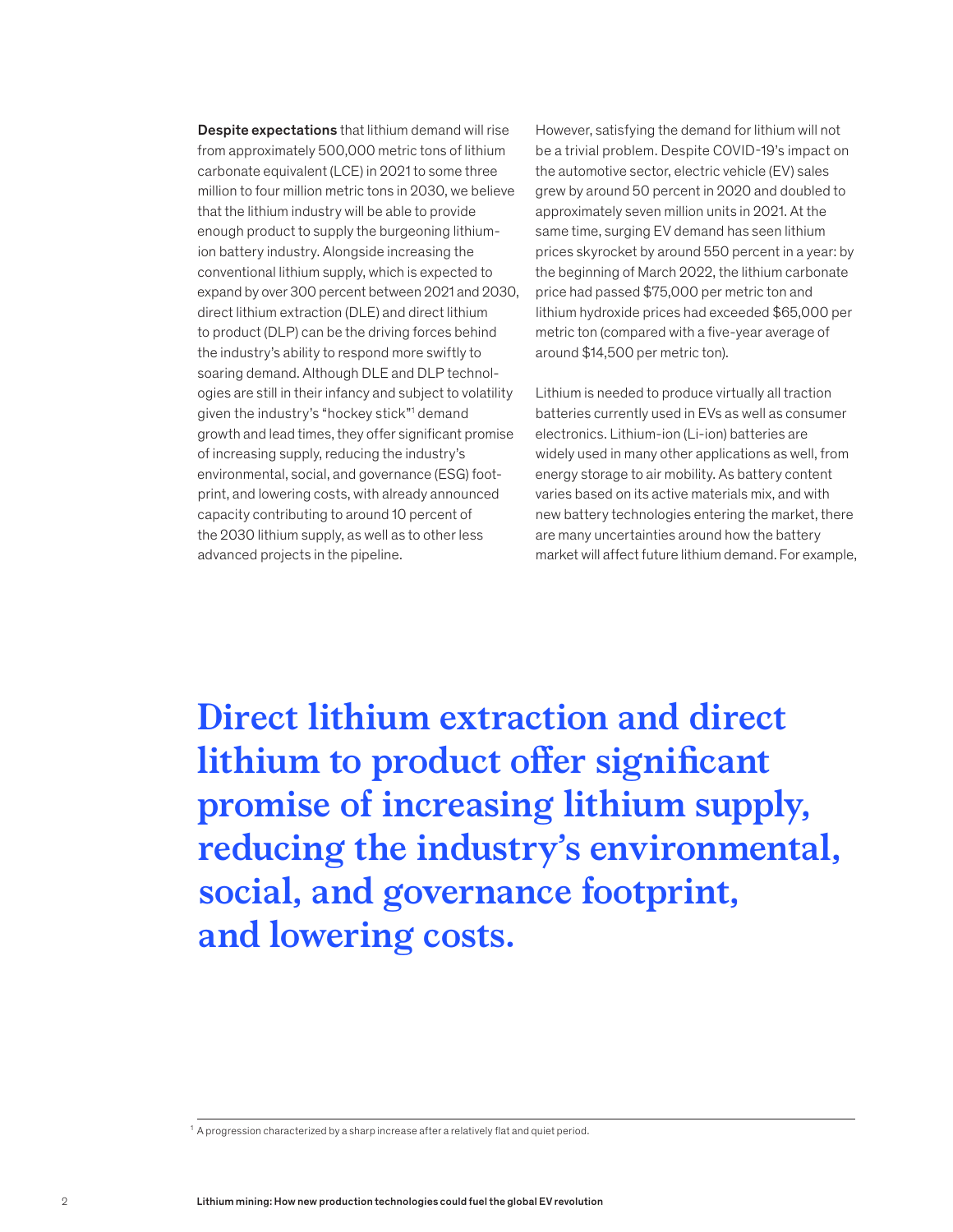a lithium metal anode, which boosts energy density in batteries, has nearly double the lithium requirements per kilowatt-hour compared with the current widely used mixes incorporating a graphite anode.

So will there be enough lithium to cover the needs of a new electrified world? As discussed in our recent article, "The raw-materials challenge: How the metals and mining sector will be at the core of enabling the energy transition," arriving at a considered answer and understanding the entire supply-and-demand context will be crucial

for every player along the value chain—mining companies, refiners, battery manufacturers, and automotive OEMs.

# **Lithium demand factors**

Over the next decade, McKinsey forecasts continued growth of Li-ion batteries at an annual compound rate of approximately 30 percent. By 2030, EVs, along with energy-storage systems, e-bikes, electrification of tools, and other battery-intensive applications, could account for 4,000 to 4,500 gigawatt-hours of Li-ion demand (Exhibit 1).

#### Exhibit 1

# Global lithium demand could reach 4,500 gigawatt-hours by 2030. **Global lithium demand could reach 4,500 gigawatt-hours by 2030.**

Global lithium-ion 5 battery demand Accelerated  $\odot$ by scenario, thousand gigawatt-hours 4 Base 3  $\overline{2}$ 1 0 2015 2020 2025 2030

Source: McKinsey battery demand model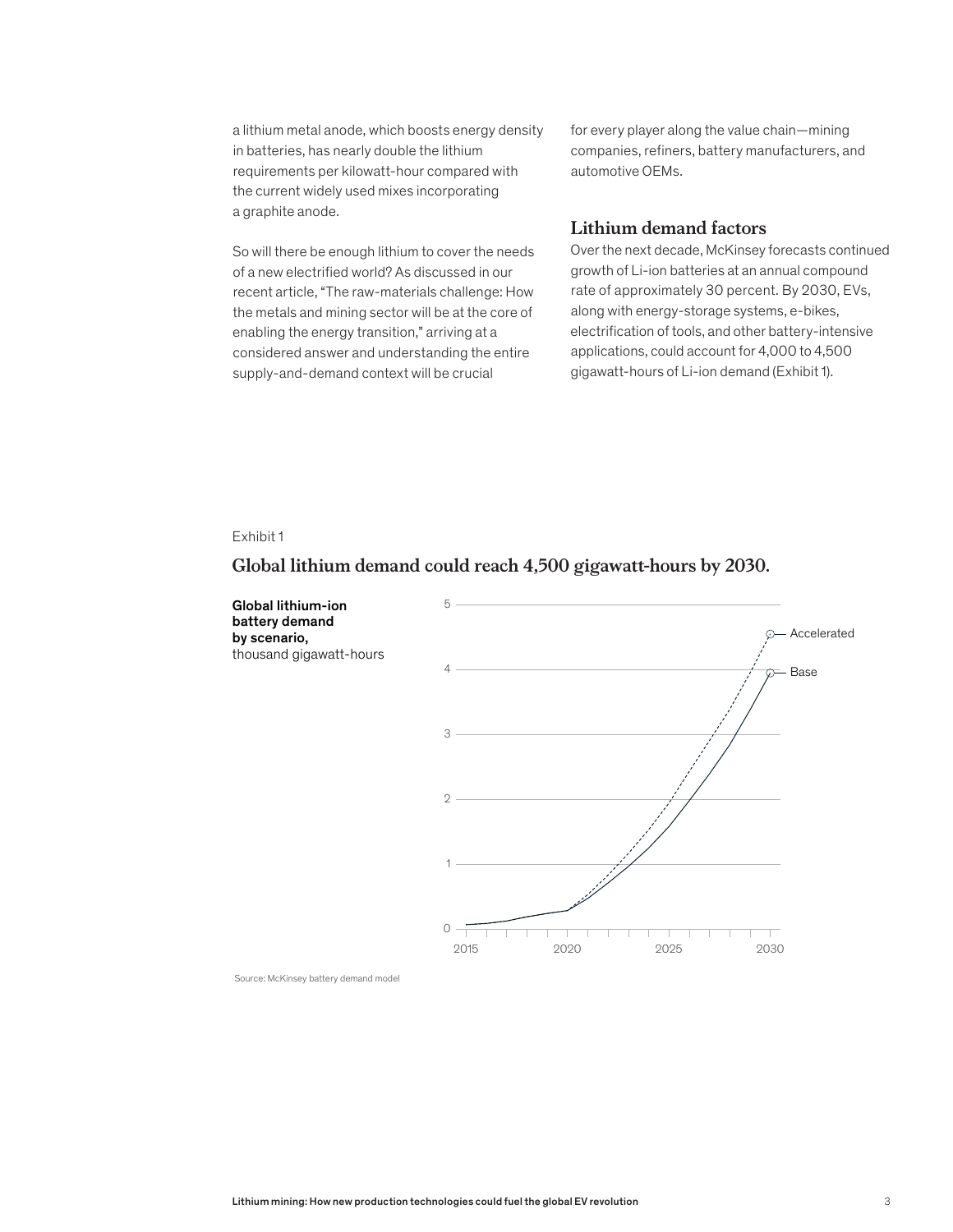Not long ago, in 2015, less than 30 percent of lithium demand was for batteries; the bulk of demand was split between ceramics and glasses (35 percent) and greases, metallurgical powders, polymers, and other industrial uses (35-plus percent). By 2030, batteries are expected to account for 95 percent of lithium demand, and total needs will grow annually by 25 to 26 percent to reach 3.3 million to 3.8 million metric tons LCE depending on the scenarios outlined in Exhibit 2.

# **Future lithium supply**

With this soaring demand, should the world be concerned about future lithium supply? In 2020, slightly above 0.41 million metric tons of LCE were produced; in 2021, production exceeded 0.54 million metric tons (a 32 percent year-on-year increase). Our current base-case analysis sees lithium demand of 3.3 million metric tons or a compounded 25 percent growth rate. Due to the short lead times associated with new lithium

# Exhibit 2

# Batteries are expected to account for 95 percent of lithium demand by 2030. **Batteries are expected to account for 95 percent of lithium demand by 2030.**

Lithium demand by end use, million metric tons lithium carbonate equivalent



Batteries **Ceramics and glasses** Cher<sup>1</sup>

Aggressive electric-vehicle adoption scenario



1 Includes greases, metallurgical powders, polymers, and other industrial uses. Source: McKinsey lithium demand model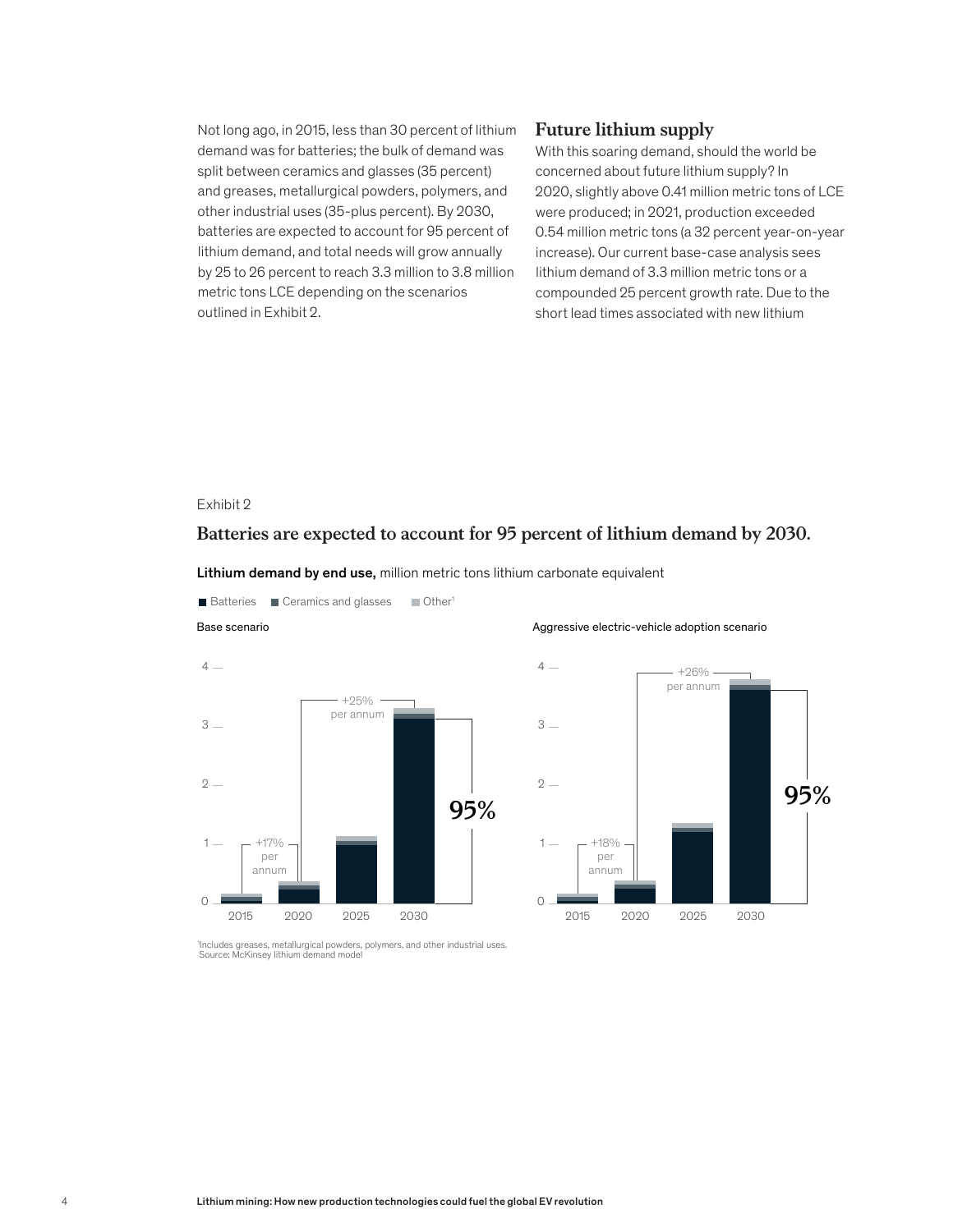production, we only have visibility of 2.7 million metric tons of lithium supply in 2030; we expect the remainder of the demand to be filled by newly announced greenfield and brownfield expansions.

Currently, almost all lithium mining occurs in Australia, Latin America, and China (accounting for a combined 98 percent of production in 2020). An announced pipeline of projects will likely introduce new players and geographies to the lithium-mining map, including Western and Eastern Europe,

Russia, and other members of the Commonwealth of Independent States (CIS). This reported capacity base should be enough for supply to grow at a 20 percent annual rate to reach over 2.7 million metric tons of LCE by 2030 (Exhibit 3).

While forecasted demand and supply indicates a balanced industry for the short term, there is a potential need to galvanize new capacity by 2030. Additional lithium sources required to bridge the supply gap are predicted to come from early-stage

# Exhibit 3

# Lithium production is expected to expand by 20 percent a year. **Lithium production is expected to expand by 20 percent a year.**



1 2015 and 2020 estimated actual supply; 2025 and 2030 supply calculated at 93% utilization of capacity; includes all project categories. Source: MineSpans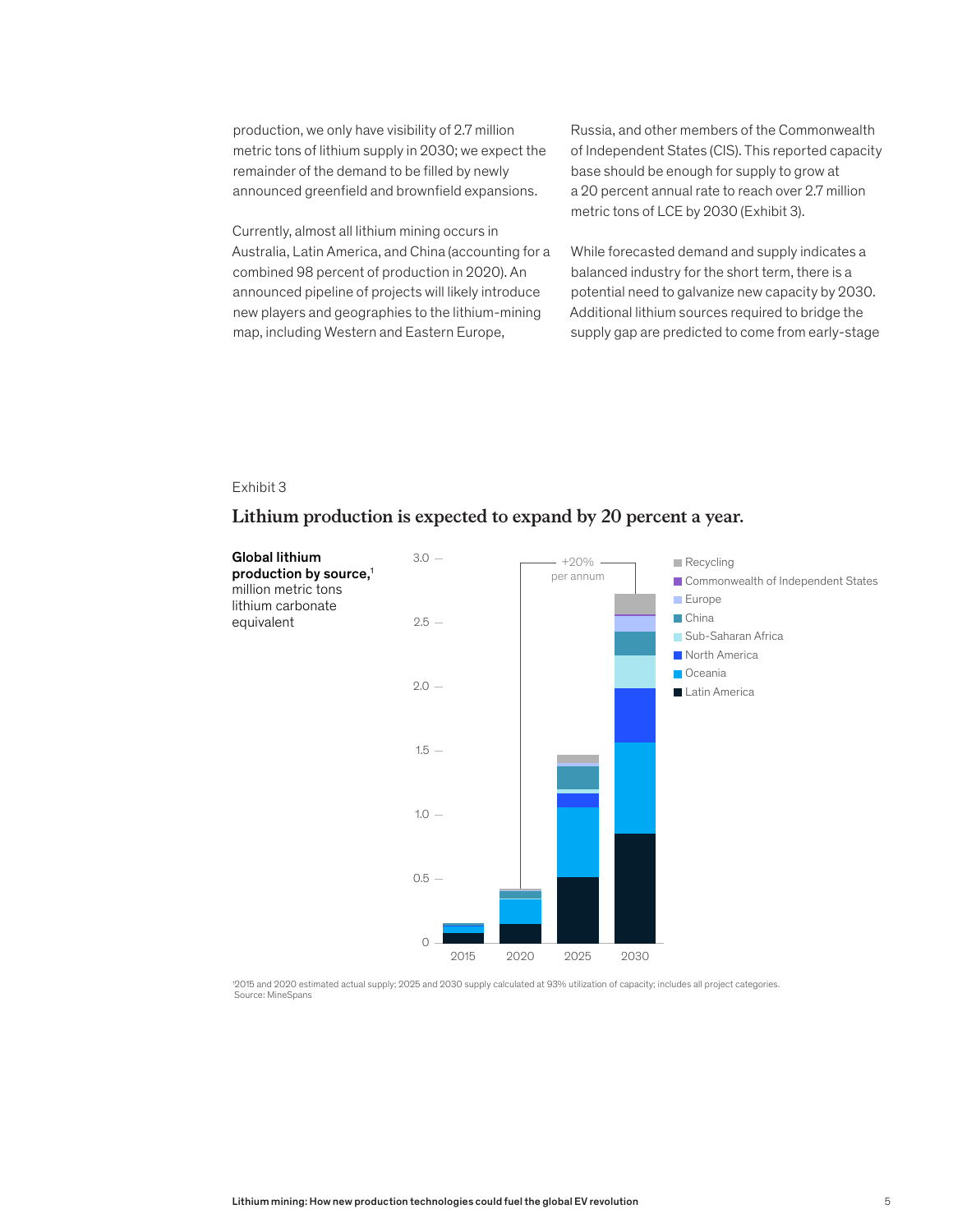conventional mineral and brines projects, as yet unknown resources, and unconventional brines such as geothermal or oilfield brines. Meanwhile, new technologies such as DLE and DLP are expected to boost recovery and capacity. In addition, the use of direct shipping ore (DSO) could help mitigate short-term undersupply risk, as it did in 2018 (Exhibit 4).

#### Conventional early-stage assets

From well-established lithium-producing countries like Australia, Chile, China, and Argentina, to countries with recently mapped resources and reserves such as Mexico, Canada, Bolivia, the United States, and Ukraine, to locations typically not associated with lithium such as Siberia, Thailand, the United Kingdom, and Peru, exploration for

#### Exhibit 4

# The lithium gap can be bridged in the second half of the decade. **The lithium gap can be bridged in the second half of the decade.**



#### Global lithium supply and demand,<sup>1</sup> kilotons lithium carbonate equivalent

'Mined production volume. Forecasted potential production accounts for historical utilization rates as a result of external disruptions and economic<br>curtailments (7%) – modeled at 93% of available capacity. Production incl direct shipping ore and spodumene concentrate. Source: MineSpans; McKinsey lithium demand model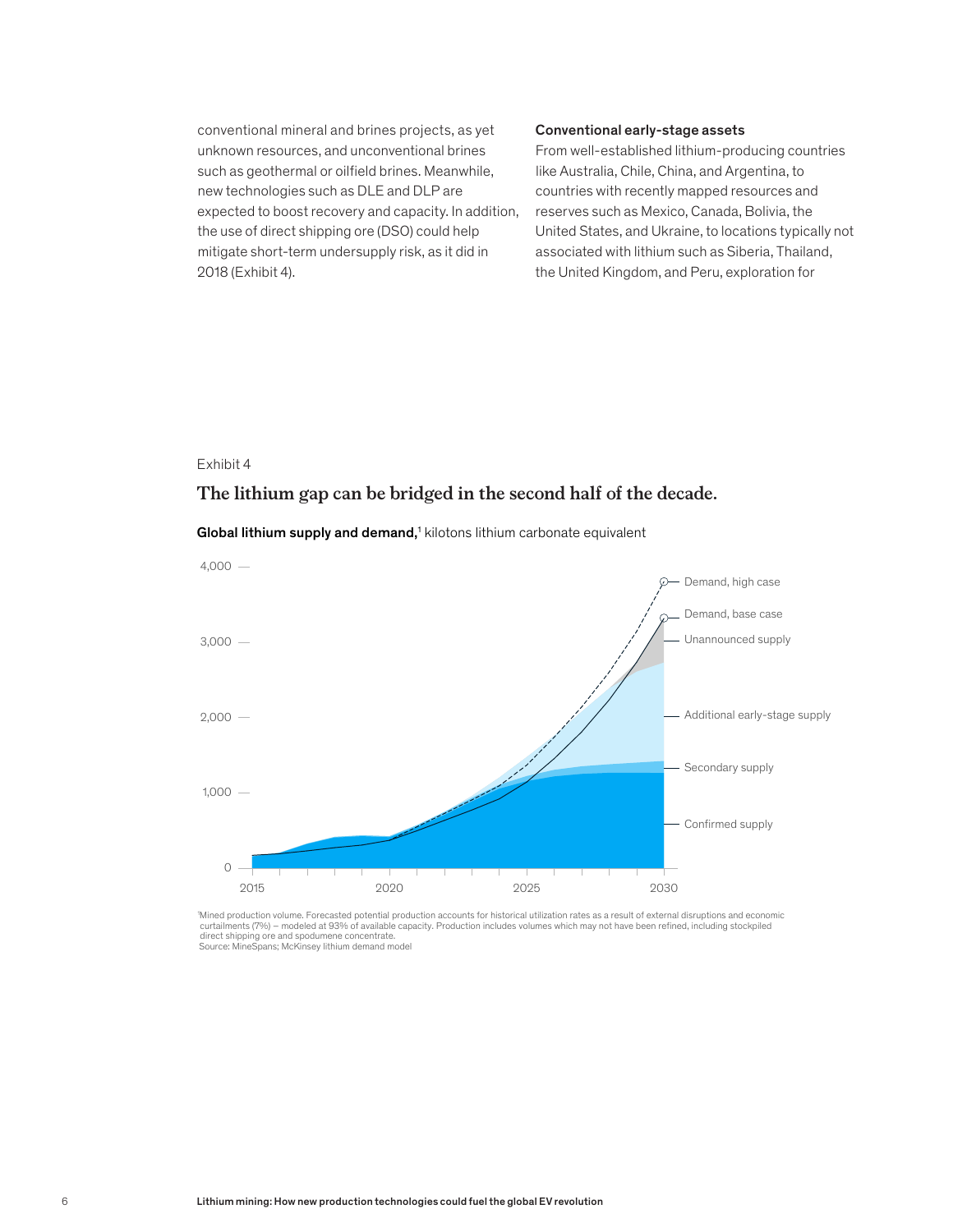conventional deposits of "white gold" is happening globally. We expect announcements about new potential capacity in 2022, as some of these earlystage projects become feasible. This new potential includes conventional brines with concentrations of between 200 and 2,000 parts per million (ppm), as well as hard-rock assets, where grades of 0.4 to 1.0 percent lithium are common (Exhibit 5).

# Unconventional brines (geothermal, oilfield brines)

Additional potential comes from unconventional deposits: geothermal and oilfield brines with grades of 100 to 200 ppm. The first option focuses on providing both clean geothermal energy and lithium supply. Although nothing has been proven on a commercial scale as yet, there are already financially confirmed projects in Europe and North America with some early-stage assets in the pipeline. We anticipate that, with technology development and

proof of concepts, more geothermal lithiumbrine operations will appear on the global map, with some OEM and automotive companies already supporting even less advanced assets. Examples include Renault Group, Stellantis, and General Motors signing strategic partnerships and off-take agreements with geothermal lithium projects in Europe and North America.

Additionally, projects in North America are focused on extracting lithium from oil-field wastewaters. Although usually low-grade, this can be an additional resource base if the right technology is forthcoming.

#### Direct lithium extraction

For geothermal or oilfield brines to succeed as a source of lithium supply, a proven process for DLE will be required. There are a number of companies testing various DLE approaches. While their ideas

#### Exhibit 5

# Most of the confirmed lithium reserves are concentrated in Latin America and Australia. **and Australia.**



Top 10 countries with largest lithium reserves, million metric tons

Source: United States Geological Survey; MineSpans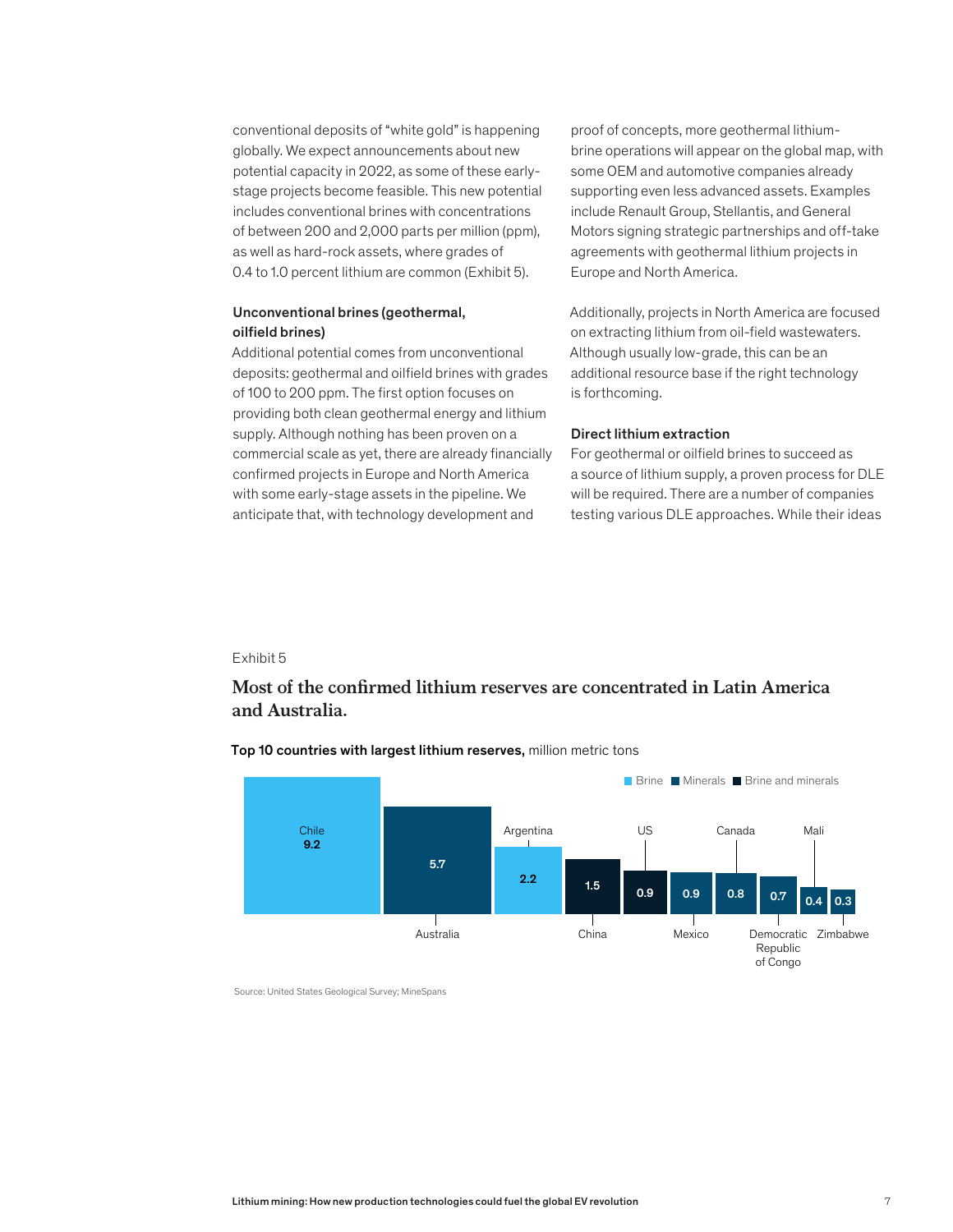differ, the concept remains the same: letting the brine flow through a lithium-bonding material using adsorption, ion-exchange, membrane-separation, or solvent-extraction processes, followed by a polishing solution to obtain lithium carbonate or lithium hydroxide.

Promising DLE technology is currently being considered not only by unconventional players but also by companies that traditionally develop "typical" brine assets. DLE has several potential benefits, including:

- eliminating/reducing the footprint of evaporation ponds
- decreasing production times compared with conventional brine operation
- increasing recoveries from around 40 percent to over 80 percent
- lower usage of fresh water, which can be one of the deciding factors when applying for a mining concession in a region with scarce water resources
- lower reagents usage and increased product purity (in terms of magnesium, calcium, and boron) compared with conventional brine operations

To date only adsorption DLE has been used on a commercial scale, in Argentina and China. If DLE can be scaled up and spread across brine assets, it will boost existing capacities via increased recoveries and lower operating costs, while also improving the sustainability aspects of operations (Exhibit 6).

#### Direct lithium to product

Similar to DLE, DLP technology looks to contain only the lithium metal in a polymer, and then for the

#### Exhibit 6

# There are five different types of direct-lithium-extraction technologies.

#### Effectiveness and readiness of direct-lithium-extraction technologies

| Technology                          | <b>Description</b>                                                                                                                              | Maturity            | Lithium recovery, % |
|-------------------------------------|-------------------------------------------------------------------------------------------------------------------------------------------------|---------------------|---------------------|
| Adsorbents                          | Adsorption process using sorbents                                                                                                               | In use commercially | $80 - 99.9$         |
| lon exchange                        | lon exchanger using resins, aluminates,<br>or ceramics                                                                                          | Precommercial       | $80 - 99.9$         |
| Solvent extraction                  | Fluid solvent mixture blended with brine<br>to extract water                                                                                    | Precommercial       | 99.9                |
| Membrane<br>separation <sup>1</sup> | Often used in conjunction with ion exchange<br>and adsorbents/solvent extraction; promising<br>processes are nanofiltration and reverse osmosis | Precommercial       | $\geq 99$           |
| Electrochemical<br>separation       | Electrochemical extraction of lithium from<br>brines by adsorption or intercalation                                                             | Precommercial       | $>90$               |

'Membrane separation is an additional purification step that can be added before or after the application of solvent extraction/ion exchange and adsorbents, helping to achieve higher recovery rates.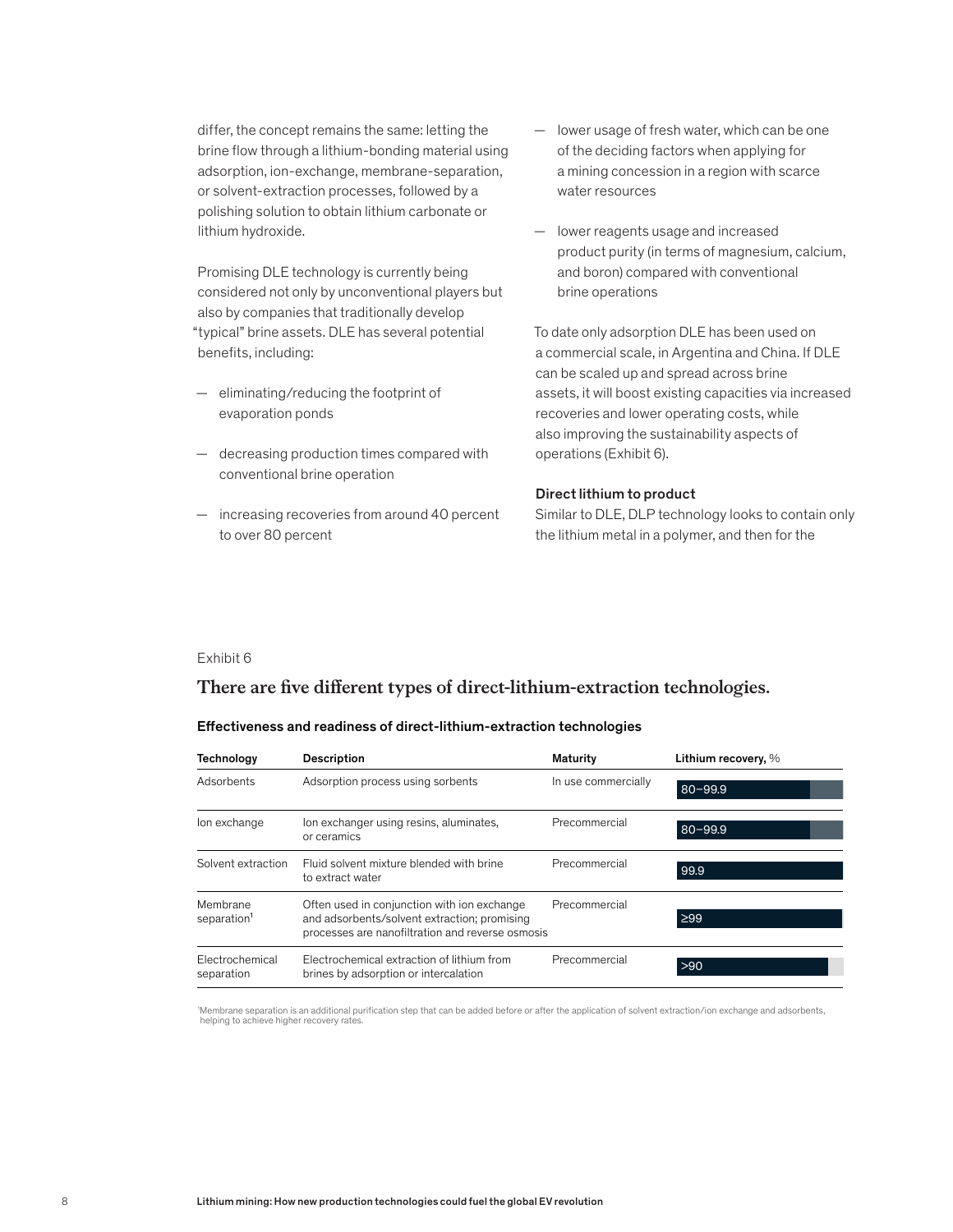lithium to be removed to an electrolyzer tube and made into a final lithium product. If successful, this potential process for lithium production could have a significant impact on supply.

#### Direct shipping ore

Another option for covering the risk of short-term undersupply, should new capacity deployment be delayed, is supplying DSO to the market. This low-grade spodumene concentrate can be brought to the market with a very short lead time (less than a year for a brownfield project), with resulting sales contributing toward the construction of a full-scale spodumene processing plant. Refining DSO is more costly and challenging, but 2018 provided an example of how it can be done. Amid a landscape of high prices and an undersupplied market environment, Chinese refineries imported

spodumene concentrates from Australia below 1.5 percent lithium oxide (0.7 percent lithium) in order to supply market needs.

#### Reuse and recycle

A frequently asked question is whether L-ion batteries can be recycled. With expected battery lifetimes of around ten to 15 years for passenger vehicles, and the possibility of extending EV battery life through use in the energy-storage sector, battery recycling is expected to increase during the current decade, but not to game-changing levels. Depending on the recycling process employed, it is possible to recover between zero and 80 percent of the lithium contained in end-of-life batteries. By 2030, such secondary supply is expected to account for slightly more than 6 percent of total lithium production (Exhibit 7).

#### Exhibit 7

# Lithium recycling is still small scale but could reach 6 percent of announced **Lithium recycling is still small scale but could reach 6 percent of announced supply by 2030.** supply by 2030.



Source: MineSpans; McKinsey lithium demand model